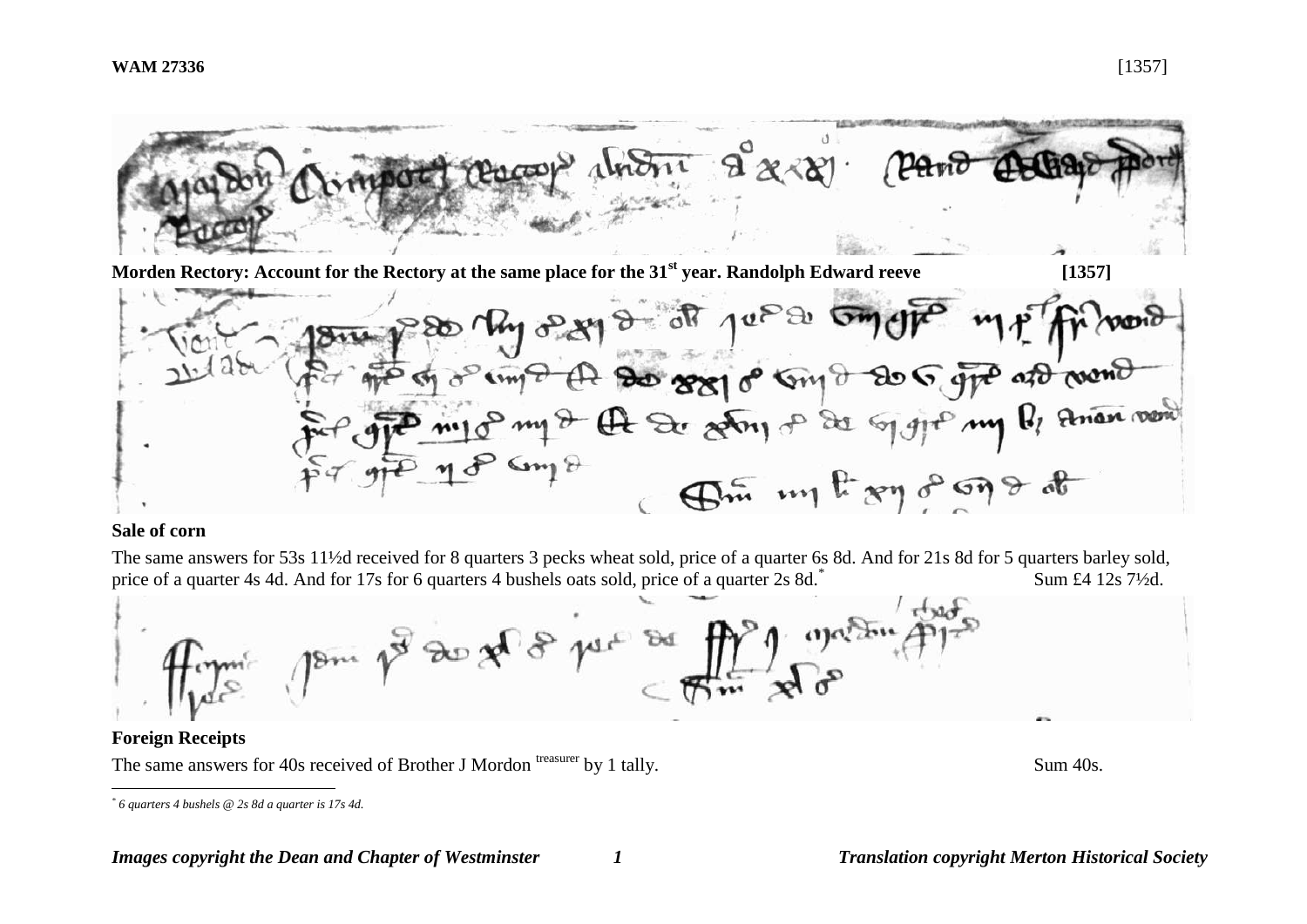Deante 1 Aver opporo  $N$ 1 $\pi$ mml pano cor og n Smot 87J Arrett ٠ eptologis am pitt u chidot mal como was James  $F_1$  off  $\epsilon$  and SALO Girls So point  $\bm \tau$ n mig HAP cycle compt  $\mathbb{R}$  xxxl  $\mathcal{C}$  or  $\mathcal{C}$ 

### **EXPENSES**

#### **Harvest**

Of which in expenses of 1 rider [*eq'tar'*], 1 tithe collector, 1 carter, 1 pitcher, for 4 weeks this year, in bread as within. In ale 12s. In meat – beef and pork – 10s for the whole of harvest. In fish and herring bought 2s 6d. In cheese bought 3s. In butter and milk bought 12d. In 2lb wax bought for boonworks at Estbury and 3 boonworks in harvest for the manor of Morden 14d by custom. In making candles thereof 1d. In cash given to men of the parish 18d. In ½ bushel salt bought 5d. In [*sic*] In 1lb of candles bought 2d. In 4 pairs gloves bought 8d. Sum 31s 6d.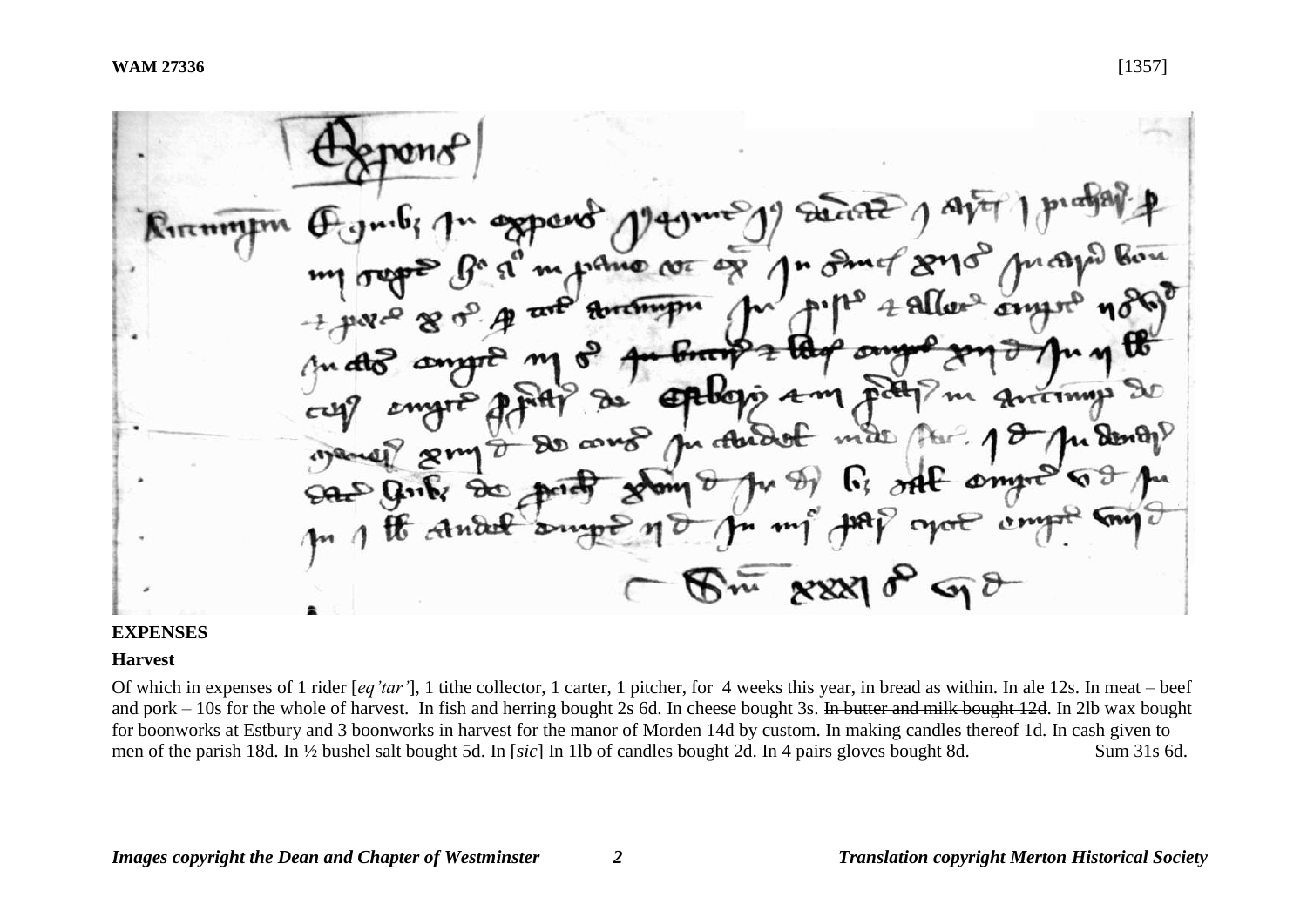

# **Servants' stipends**

In stipend of 1 carter with 1 cart hired with 2 horses 13s for the whole of harvest. In stipend of 1 rider 6s 8d. In stipend of 1 tithe collector 4s. In stipend of 1 pitcher 3s. because it was the same In stipend of 1 stacker and cellarer 4s. In expenses of 1 roofer for roofing over the rectory barn for 1 day 4d. Sum 28s.

1972 Ancolt 27  $R_{\mu\nu} = \frac{4}{3}$ 

## **Cash Deliveries**

In cash delivered to brother J Mordin for repair of the chancel 25s by 1 tally. Sum 25s.

ann depon

**Sum of all expenses and deliveries £4s 4s 6d. And he owes 48s 1½d. Respited completely [***integro***]**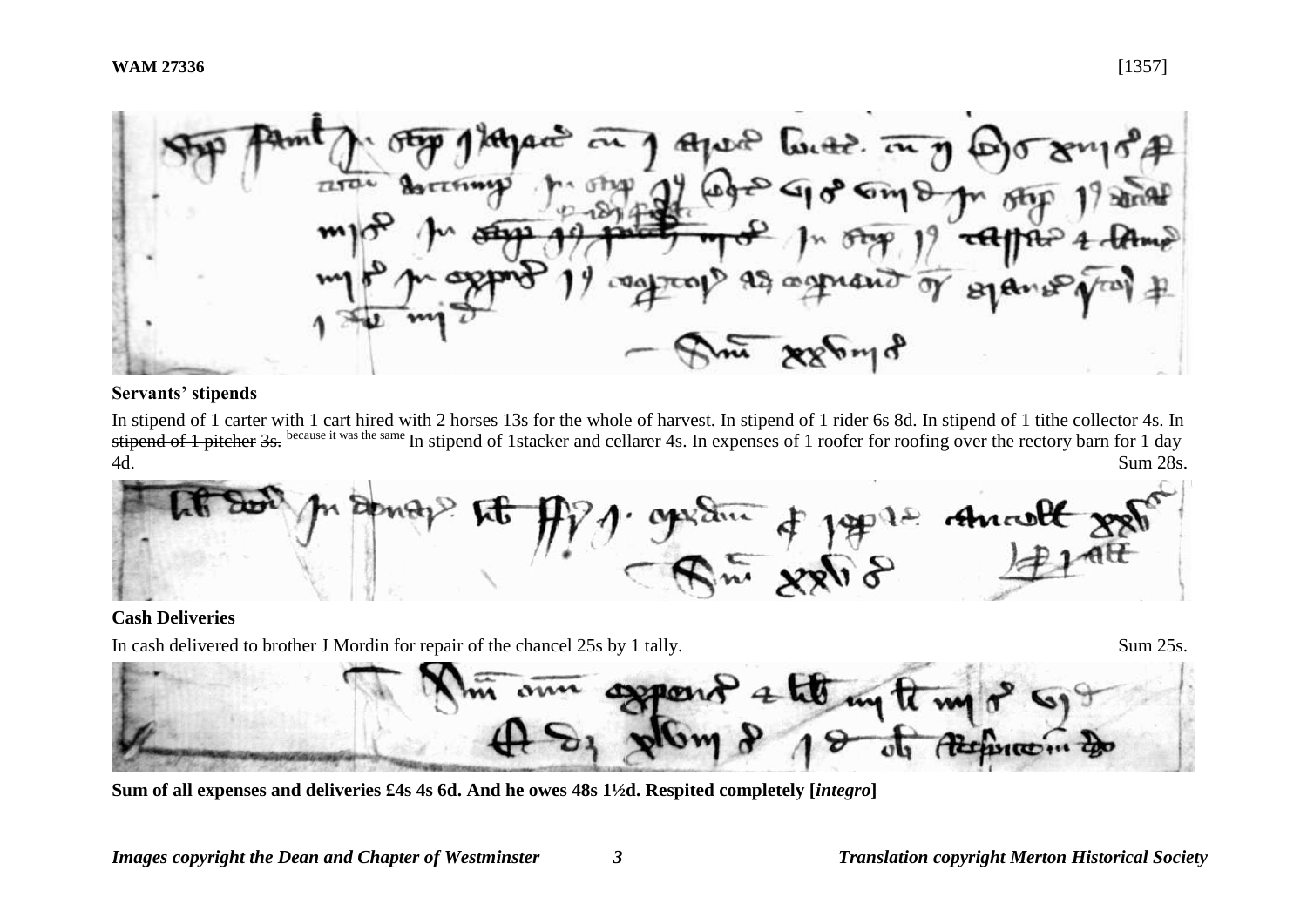### **DORSE**

1



Wheat The same answers for 11 quarters wheat received of the total issue of tithe threshed by piecework. And for 2 bushels 3 pecks of increment of heaped measure. Sum 11 quarters 2 bushels 3 pecks.

Of which delivered to the vicar of Morden for his pension 2 quarters of which 1 quarter in place of beans. In baking bread for expenses of 1 rider, 1 tithe collector, 1 carter, 1 pitcher, 1 stacker and cellarer in harvest 1 quarter. In sale as within 8 quarters 3 pecks. In gain given to the buyer [*avant' dat' empt*] for the same 2 bushels.† Sum as above. And it balances.

*<sup>†</sup>* Avantagium *= profit, gain, the difference between razed/struck and heaped measure. The meaning here seems to be that the buyer paid for 8 quarters 3 pecks but received 8 quarters 2 bushels 3 pecks. Corn was measured by volume.*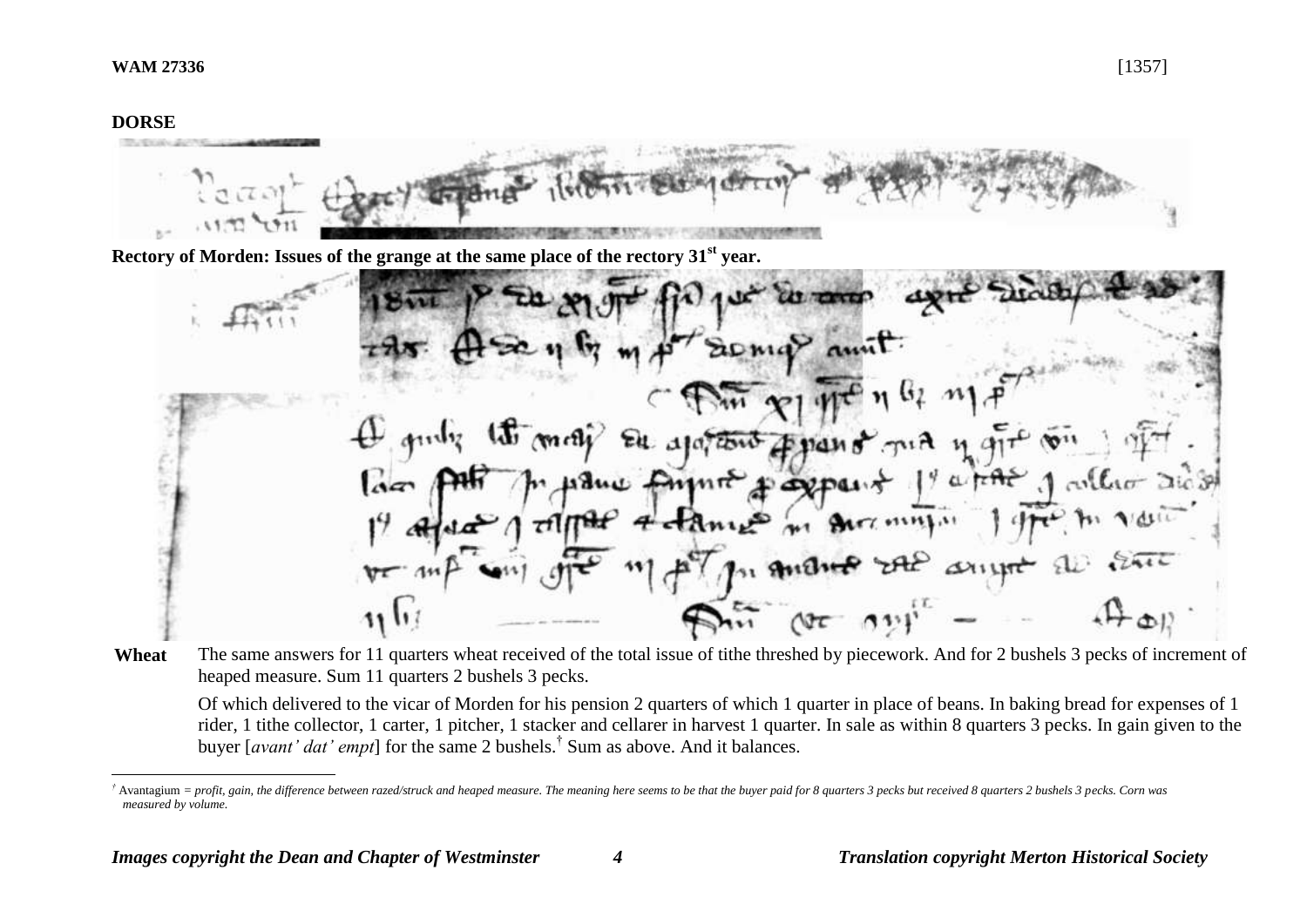

**Peas** For peas nothing this year.



**Barley** The same answers for 5 quarters barley received of the same issue by the same measure threshed by piecework. And for 1 bushel 1 peck of increment. Sum 5 quarters 1 bushel 1 peck.

Of which in sale as within 5 quarters. In gain given to the buyer [*avant' dat' empt*] 1 bushel 1 peck. Sum as above. And it balances.